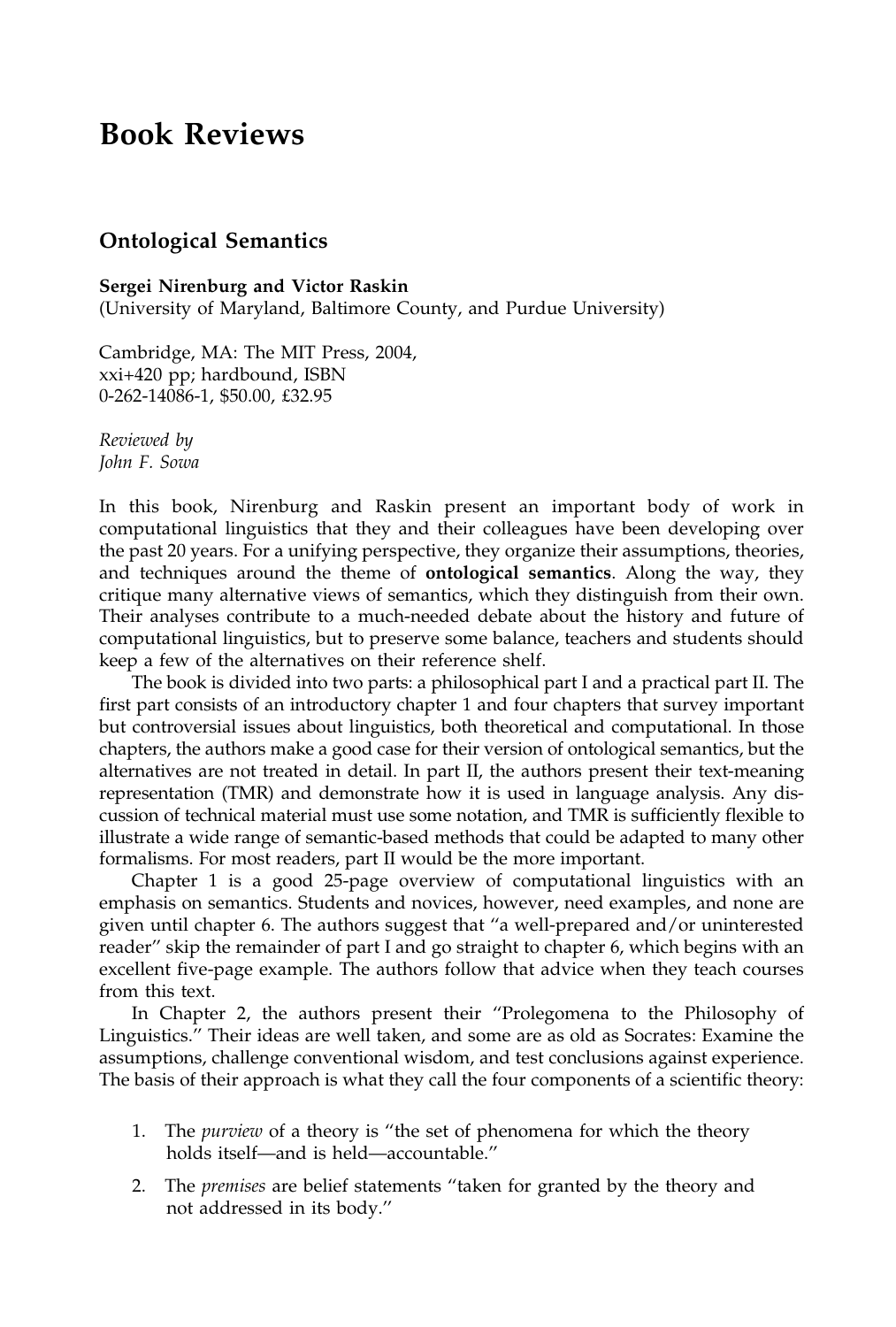- 3. The body of a theory ''is a set of its statements, variously referred to as laws, propositions, regularities, theorems, or rules.''
- 4. Justification ''is the component of a theory that deals with considerations about the quality of descriptions and about the choices a theory makes in its premises, purview, and body.''

Under various names and with varying definitions, similar components are present in most theories about theories. The authors' claims of novelty in proposing them ''surprisingly, for the first time in the philosophy of science'' are overstated.

An important point that the authors fail to mention is the purpose of a project and the nature of the subject matter: Theories in mathematics, engineering, and the empirical sciences are very different in kind and methods of justification. Since computational linguistics is primarily an engineering discipline, it uses theories from mathematics and the sciences, and it helps test and develop them. But the primary justification for an engineering project is the ability to solve a problem within the limits of budgets and deadlines. The authors spend too much time arguing against engineering goals that are different from their own. For some applications, such as machine translation, an analysis of truth conditions may be unnecessary. For other applications, such as translating an English question into a database query, truth conditions are the focus of the task. Instead of recognizing that different engineers have different goals, they have tried to banish truth conditions from linguistics. The following passage indicates a serious misunderstanding:

—First, we maintain that reference is relevant for the study of coreference and anaphora ... relations in text. Second, while we agree that truth plays no role in the speaker's processing of meaning, we are also aware of the need to ''anchor'' language in extralinguistic reality. Formal semanticists use truth values for this purpose. We believe that this task requires a tool with much more content, and that an ontology can and should serve as such a tool. (page 109)

First, logicians do not use truth values to anchor language in reality; they use references, which are resolved to entities (objects, properties, and events) in some situation. Second, truth values are not primary, but derived from the mapping of linguistic references to actual entities; a sentence is true if and only if the linguistic configuration of references and relations conforms to the extralinguistic configuration of entities. Third, every logician from Aristotle to the present has insisted that an ontology of every general term is essential to determine the correct mapping from language to reality. Aristotle himself never used the word ontology, even though he created the subject; logicians are more likely to use the words theory, axiomatization, and conceptualization as synonyms for what Nirenburg and Raskin call an ontology.

Chapter 3 is a brief, 11-page history of semantics, but it is distorted by the fact that the word semantics was not coined until the end of the 19th century. The subject matter, however, was established by Aristotle in the books Categories, On Interpretation, Analytics, Rhetoric, and Poetics. Under the name of logic or theory of signs, the subject was thoroughly developed by the Hellenistic and medieval philosophers. Most books on logic before the 20th century devoted at least half their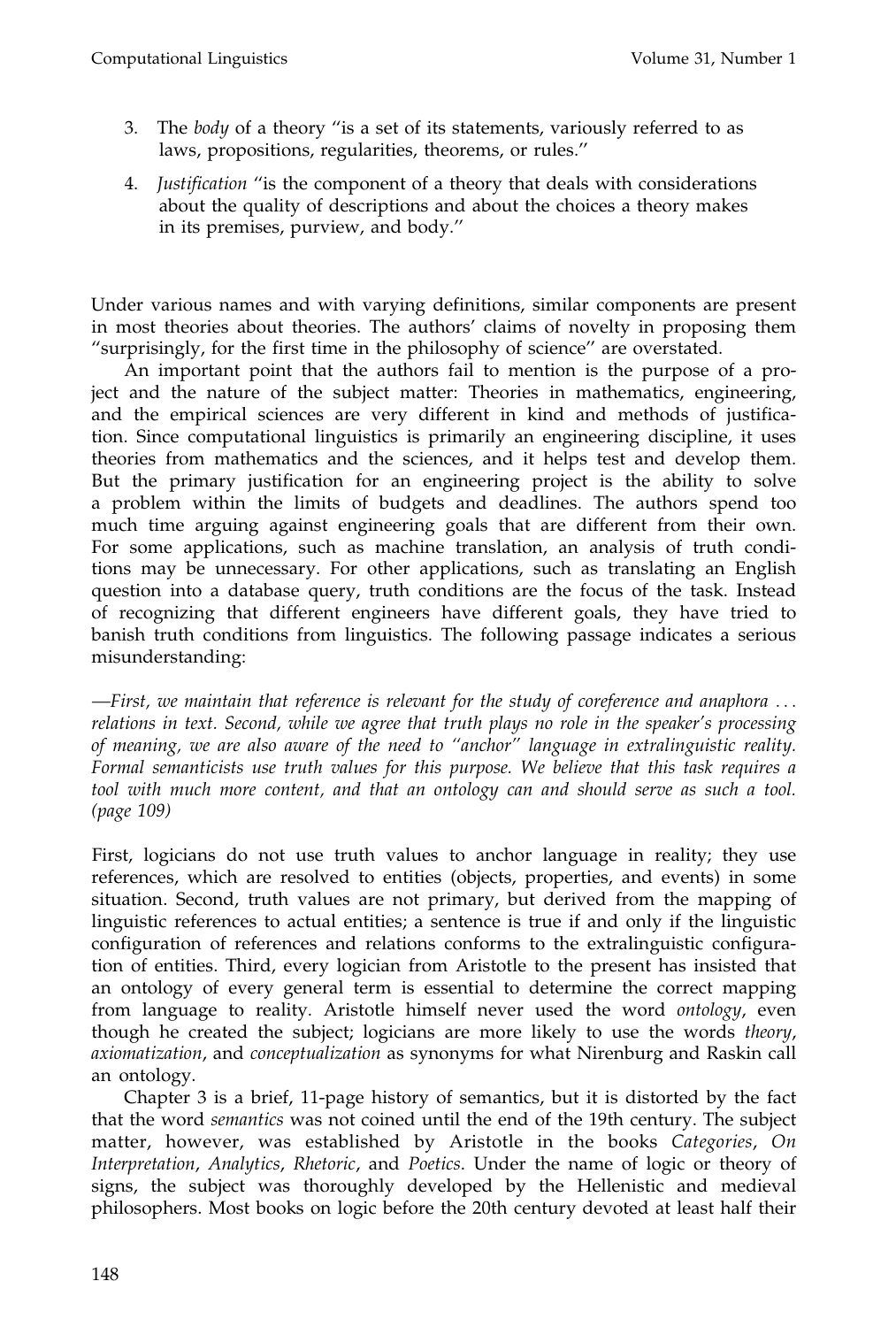text to conceptual analysis and ontology. The truncated view of history ignores 2,000 years of research:

- Frege is credited with the distinction between extension and intension, but those words are Hamilton's translation of the 17th century *étendue* and *compréhension*, which were just new names for a distinction that had been analyzed in detail by Aristotle and the medieval scholastics.
- The citations for the "dawn of metalanguage" are to the 1950s. But Aristotle's theory of definition in terms of genus and differentiae is metalanguage, and so is his theory of syllogisms for analyzing the components of meaning. The scholastics introduced the terms first intentions for language about physical objects (e.g., Homo est animal) and second intentions for language about language (e.g., Homo est species).
- Katz and Fodor are given well-deserved credit for being the first in the Chomskyan school to integrate a componential analysis of word meaning with a compositional analysis of sentence meaning. Ockham (1323), however, combined both componential and compositional analyses to determine the truth conditions for Latin sentences. He not only anticipated Frege's compositionality and Tarski's model theory, he went beyond them by applying the techniques to a natural language instead of an artificial one.
- Kamp did not ''add to the agenda of formal semantics a treatment of coreference and anaphora.'' The ''donkey sentences'' that Kamp analyzed were English translations of examples used by the scholastics for analyzing similar phenomena.
- The modern history is just as flawed. The authors claim that first-order predicate calculus (FOPC) has failed ''to have made a historical impact.'' In fact, FOPC is the foundation for the SQL databases that run the world economy. That is certainly an impact.

A major omission is the early semantic work in AI and MT. One of the pioneers in ontological semantics for MT was Margaret Masterman (1961), a former student of Wittgenstein's. She organized her ontology as a lattice defined in terms of 100 primitive concepts, which Wilks adopted as a basis for preference semantics. Hutchins (1986) showed that her MT system did a better job of word selection than purely syntactic systems of that time. Appropriately, her first publication on the subject was in the Proceedings of the Aristotelian Society. Another pioneer was Silvio Ceccato (1961), who based his correlational nets on a selection of 56 relation types, which included case relations, type–subtype, type–instance, part–whole, and miscellaneous logical, numerical, causal, spatial, and temporal relations. In parsing, Ceccato built dependency trees, which he ''correlated'' with predefined nets to resolve ambiguities; in generation, he used the nets to guide word selection. The single most influential collection of the early work in these two fields, edited by Minsky (1968), included classic papers by McCarthy, Quillian, Bobrow, and Raphael, among others.

Chapter 4 summarizes the goals and issues of lexical semantics with numerous citations of authors who contributed to the field. Unfortunately, it has very few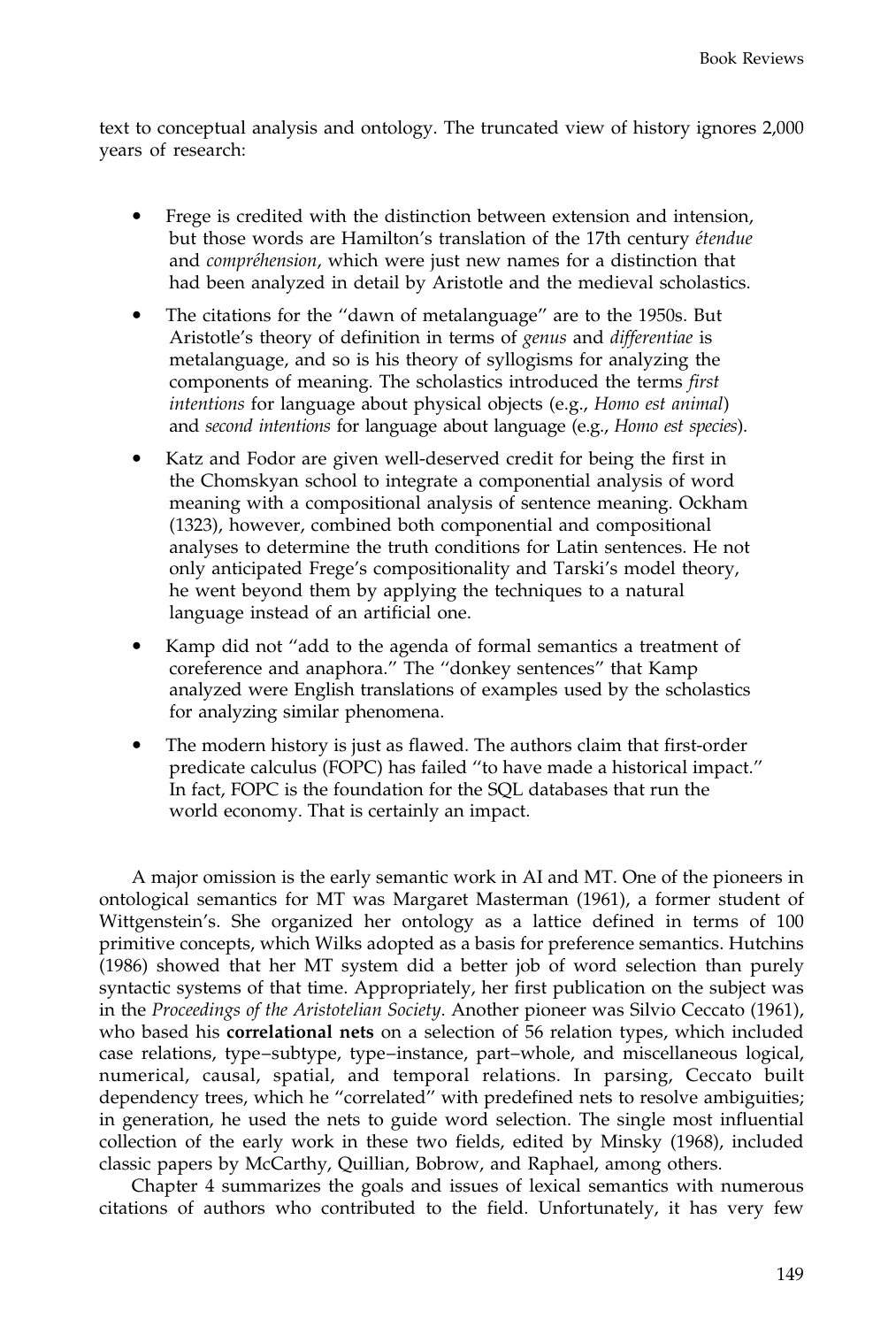examples comparing the ways different authors would analyze similar phenomena. Nirenburg and Raskin cite seven authors in the Russian meaning–text school but don't give a single example to show how a meaning–text analysis would differ from their own text-meaning analysis. Throughout the chapter, they discuss Pustejovsky's generative lexicon but never illustrate the arguments with examples. They consider Pustejovsky ''as a representationalist, antiformalist ally,'' but they never explain why they consider lexical semantics incompatible with formal semantics. That is especially odd, since the next chapter positions ''ontological semantics within the field of formal ontology.''

Chapter 5 is a survey of formal ontology, an ancient subject that has become the latest hope for conferring interoperability on incompatible systems. Most of that work, however, has not been adapted to natural language processing. Work on lexical resources, such as WordNet, is only loosely connected to work on formal ontology. Section 5.3 discusses ''the difficult and underexplored part of formal ontology, namely, the relations between ontology and natural language.'' The most difficult problem, which the proponents of formal ontology fail to address, is the nature of ambiguities in natural languages. A good parser can enumerate syntactic ambiguities, and selectional constraints are usually sufficient to resolve most of them. The most serious ambiguities are subtle variations in word senses (sometimes called microsenses), which change over time with variations in word usage or in the subject matter to which the words are applied. Such variations inevitably occur among independently developed systems and Web sites, and attempts to legislate a single definition will not stop the growth and shift of meaning. From their long experience with NL processing, Nirenburg and Raskin probably have a deeper understanding of the nature of ambiguity than the proponents of the Semantic Web. Section 5.4 is a wish list of features from formal ontology that NL processors would need. Providing them is still a major research problem.

After all the preliminaries, chapter 6 introduces text-meaning representation with examples that illustrate the mapping from English to TMR. Section 6.1 begins with the sample sentence Dresser Industries said it expects that major capital expenditure for expansion of U.S. manufacturing capacity will reduce imports from Japan. The next five pages carry out an informal analysis of that sentence without introducing any special notation, not even TMR. Then section 6.2 introduces TMR and shows how the results of the analysis in section 6.1 are mapped into it. The remaining sections of chapter 6 discuss the fine points of using TMR and compare them to other computational and theoretical techniques.

TMR is essentially a network of frames, each of which has a head and a list of binary relations that link the head to a frame, a pointer to another frame, a simple value, or a more complex combination for defaults, semantic types, relaxable types, etc. Each TMR is a set of six kinds of frames: one or more propositions, zero or more discourse relations, zero or more modalities, one style, zero or more references, and one TMR time. The kinds of frames are illustrated with numerous examples discussed throughout chapters 6, 7, 8, and 9. Unfortunately, there is no appendix or other reference section that gives a complete grammar or table of all the options for a well-formed TMR. From the examples, one can surmise that the head of each proposition frame is a concept instance that represents a state or event, which is linked by case roles to the participants. In the middle of chapter 7 is a table of nine case roles; at the end of chapter 8 is a list of five types of discourse relations, each of which may have several subtypes. The authors acknowledge that TMR has been evolving over the years, but a complete list of options for one version would be appreciated.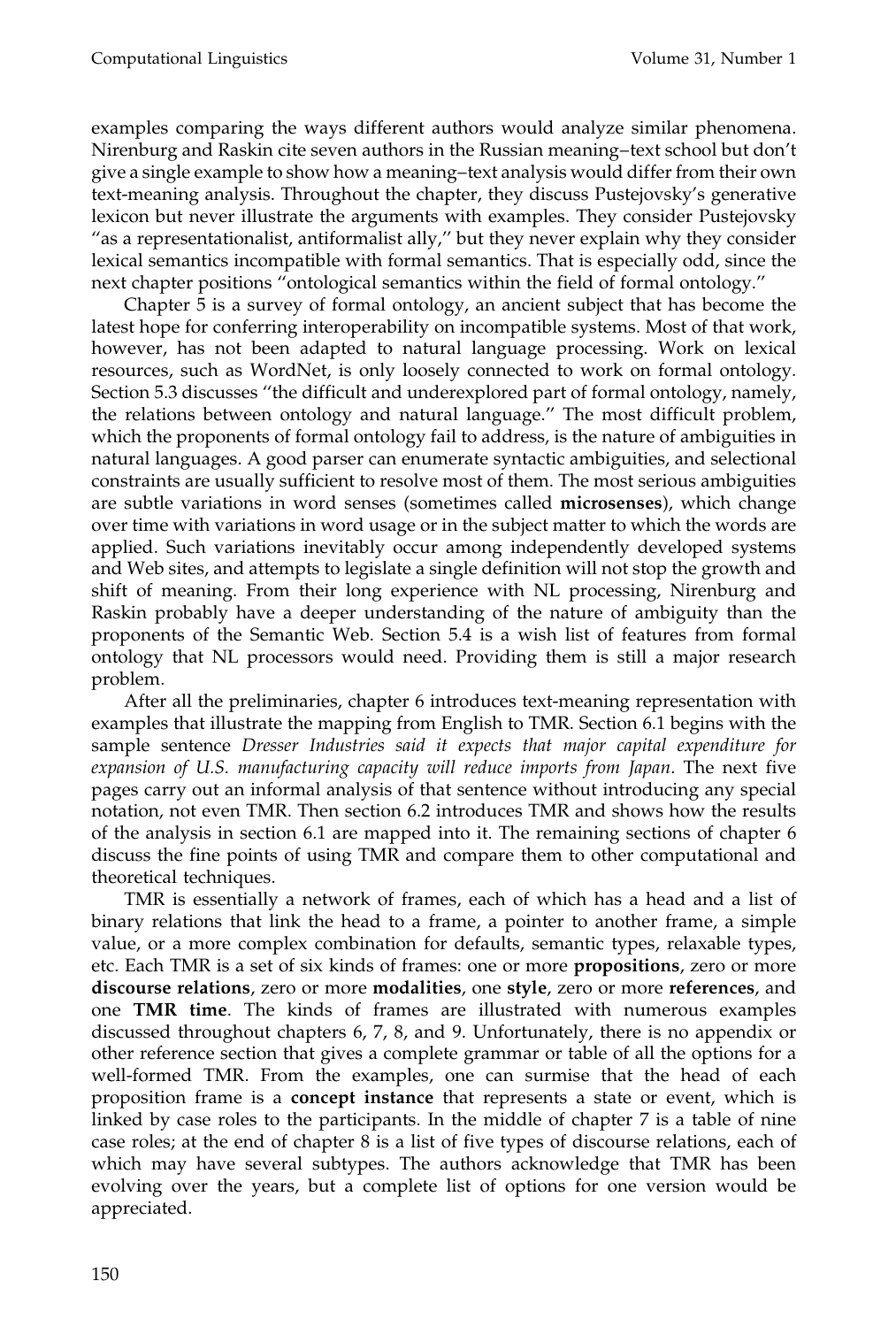Chapter 7 presents the four **static knowledge sources**: ontology, fact database, lexicon, and onomasticon. The subdivision into four sections is uneven: The fact database is described in three pages, and the onomasticon in half a page, but the ontology and lexicon sections take 36 pages and 15 pages, respectively. The discussion of inheritance (a description logic with defaults) should be in a separate section, and some material belongs in an appendix: the table of case roles, the list of 34 axioms that define constraints on the Mikrokosmos ontology, and the description of the software for browsing the knowledge sources. The question of what information to put in the onomasticon, the lexicon, or the ontology raises some troublesome issues: Toyota, for example, is in the onomasticon because it is the name of an instance of type corporation, but Toyota Corolla is in the ontology because it is a type of car, which can have many instances.

Chapter 8, which at 62 pages is the longest in the book, shows how TMR is used in text analysis. Section 8.1 presents the stages of tokenization, morphology, lexical lookup, and syntactic analysis. Section 8.2 covers the construction of dependency structures for propositions, which includes matching selectional restrictions and relaxing them for sentences such as The gorilla makes tools. Sections 8.3 and 8.4 cover problems of ambiguity, nonliteral language, and the inevitable exceptions. Section 8.5 treats time, aspect, and modality. Section 8.6 handles discourse: reference and coreference, discourse relations, and the temporal ordering of the propositions. This is a good chapter, but one might like to see some discussion of alternative methods of parsing and semantic interpretation. It would also be interesting to see a step-by-step processing of the sample sentence that was analyzed by hand in section 6.1.

Chapter 9 addresses knowledge acquisition: the problem of constructing the four knowledge sources discussed in chapter 7. This is a universal problem that everybody involved with NL processing has to face, and nobody working in the field is completely satisfied with the available resources. In this chapter, the authors focus on the methods they have used in developing the Mikrokosmos ontology and associated lexicon, but they discuss issues involved in adopting and adapting resources such as WordNet and machine-readable dictionaries. They try to take an ideal scientific stance toward the subject, but most readers are likely to adopt a mixed strategy of adapting whatever resources they are given or are likely to find on the Internet. As a fact database, many readers are likely to be given, in advance, a conventional relational database, and the authors should discuss the issues of incorporating such resources.

Chapter 10 is a three-page conclusion in which the authors apologize for the lack of detail on applications and processing. Earlier in the book they say that the kinds of applications for which TMR has been used ''include machine translation, information extraction (IE), question answering (QA), general human-computer dialog systems, text summarization, and specialized applications combining some or all of the above.'' A couple of more chapters on language generation and reasoning would have been more useful than most of the five chapters of part I. For students, a glossary would be especially welcome, since the authors frequently mention a word such as defeasible and follow it with a parenthetical list of citations instead of a definition.

An embarrassing lapse shows that even people who design semantic processors are forced to use less sophisticated tools for routine chores. The index contains five references to I. J. Good, who had not been working on computational linguistics, but only one reference leads to Good's publications and four lead to capitalized occurrences of the word good. This lapse is even more embarrassing for Good